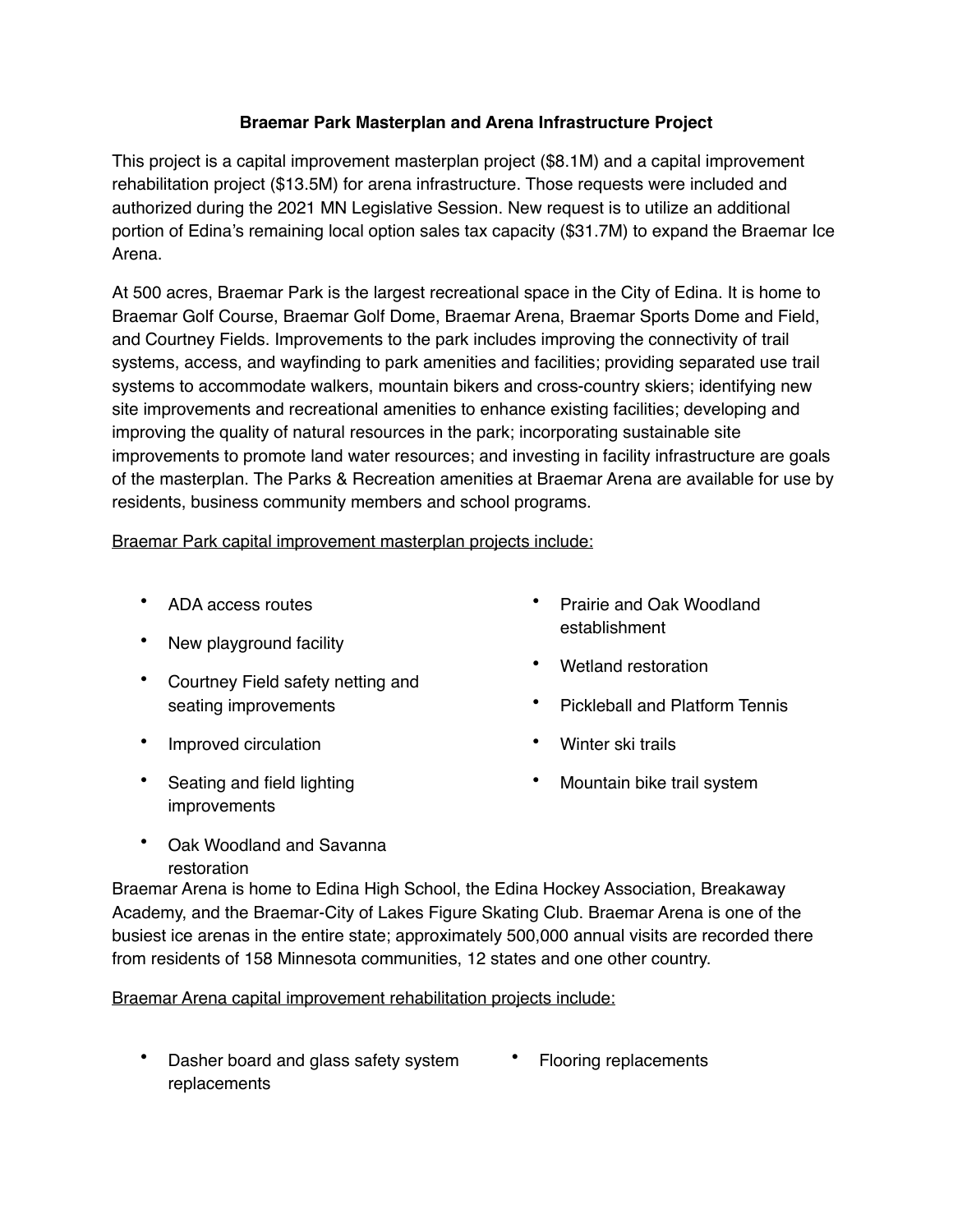- Ice Refrigeration system and delivery replacements
- Heat and boiler replacements for all rinks
- Electrical system replacements for all rinks
- Window and roofing replacements and repairs
- Hot water system replacements
- Domestic water distribution system replacements
- Sanitary system and fixture replacements
- Locker room rehabilitation
- Restroom rehabilitation
- Permafrost removal in east rink
- Energy efficiency improvements and insulation
- ADA route and walkway improvements
- ADA door and access improvements
- ADA restroom improvements
- ADA viewing and seating improvements
- Waterproofing and moisture control
- Fire protection and security improvement

## Braemar Arena capital improvement expansion project:

Under the initial plans, one sheet of ice would be demolished, and two new sheets would be constructed, along with a covered walkway to the existing West rink and a parking deck. The building lobby would be expanded, as would the drive lane, a safety drop-off area and outdoor programming space. Due to the growth in youth hockey ice demand is ever increasing. Roughly half of purchased Edina Hockey Association ice time is secured outside of Braemar Arena. This expansion would have little to no impact on surrounding communities.